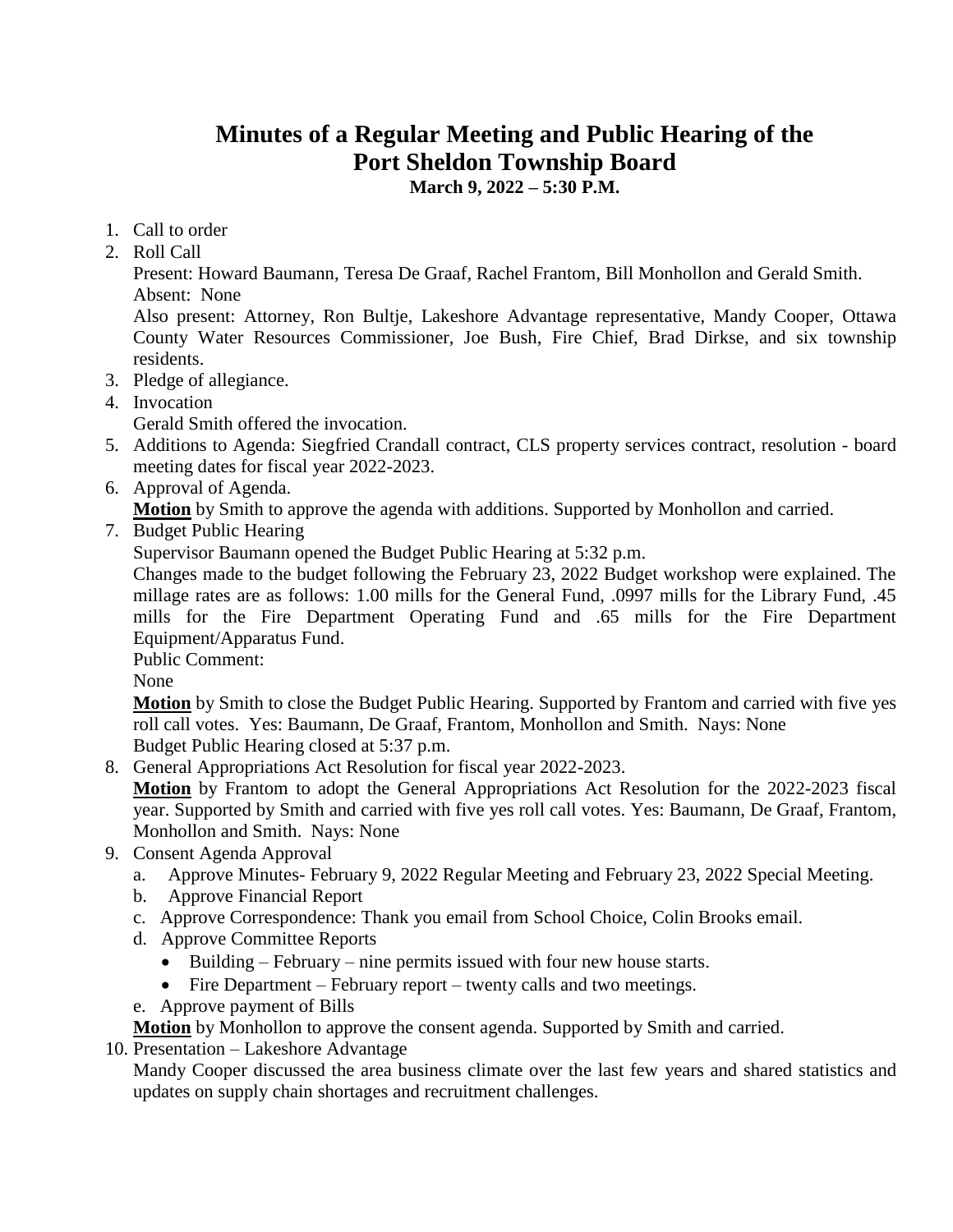11. Pigeon Lake weed control contracts.

Supervisor Baumann gave an update on the estimates, services and referrals of various professional service companies.

**Motion** by Frantom to approve a one-year contract with PLM Lake and Land Management Corporation for 2022 Pigeon Lake weed treatment limiting the expenditure to \$29,000. Supported by Smith and carried with five yes roll call votes. Yes: Baumann, De Graaf, Frantom, Monhollon and Smith. Nays: None.

**Motion** by De Graaf to approve a contract with MTT Dash Divers, LLC for 2022 Pigeon Lake weed treatment, conditioned upon the receipt of liability insurance listing the township as an insured party and limiting the expenditure to \$29,000. Supported by Frantom and carried with five yes roll call votes. Yes: Baumann, De Graaf, Frantom, Monhollon and Smith. Nays: None.

**Motion** by De Graaf to approve a permit fee in the amount of \$1,000 for the 2022 diver-assisted harvesting treatment of Pigeon Lake. Supported by Monhollon and carried.

12. Budget amendments.

**Motion** by Frantom to amend the Zoning/Legal and General budgets by \$12,500. Supported by Smith and carried.

13. Windsnest Park custodian position

**Motion** by Smith to hire Bobby Forrest as Windsnest Park custodian as well as hiring him to provide trash removal services at Sheldon Landing, at road ends and at the town hall park. Supported by Frantom and carried.

14. Township Office/Hall custodian.

One party has shown interest in the position. No further discussion.

15. Resolution – Rey Mascorro

**Motion** by Frantom to adopt a resolution recognizing Rey Mascorro's service on the Zoning Board of Appeals. Supported by Smith and carried with five yes roll call votes. Yes: Baumann, De Graaf, Frantom, Monhollon and Smith. Nays: None.

16. Resolution – Rick Schamper

**Motion** by Smith to adopt a resolution recognizing Rick Schamper's years of service as the Windsnest Park Custodian. Supported by Monhollon and carried with five yes roll call votes. Yes: Baumann, De Graaf, Frantom, Monhollon and Smith. Nays: None.

17. Set dates for Supervisor position interviews and appointment.

March 23, 2022 at 10:00 a.m. selected as the date for Supervisor interviews.

April 1, 2022 at 10:00 a.m. selected as the date for Supervisor appointment.

- 18. Planning Commission Annual Report.
- 19. Additions to the Agenda:
	- a. Siegfried Crandall contract.

**Motion** by Frantom to approve the services of Siegfried Crandall for the 2021-2022 Annual Audit. Supported by De Graaf and carried.

b. CLS property services contract

**Motion** by Monhollon to approve the CLS Complete Lawn and Landscaping Services, LLC property services contract for 2022-2023. Supported by Smith and carried.

c. 2022-2023 Regular Board of Trustees meeting dates.

**Motion** by De Graaf to adopt a resolution setting forth regular township board meetings the second Wednesday evening of each month at 5:30 p.m. Supported by Frantom and carried with five yes roll call votes. Yes: Baumann, De Graaf, Frantom, Monhollon and Smith. Nays: None.